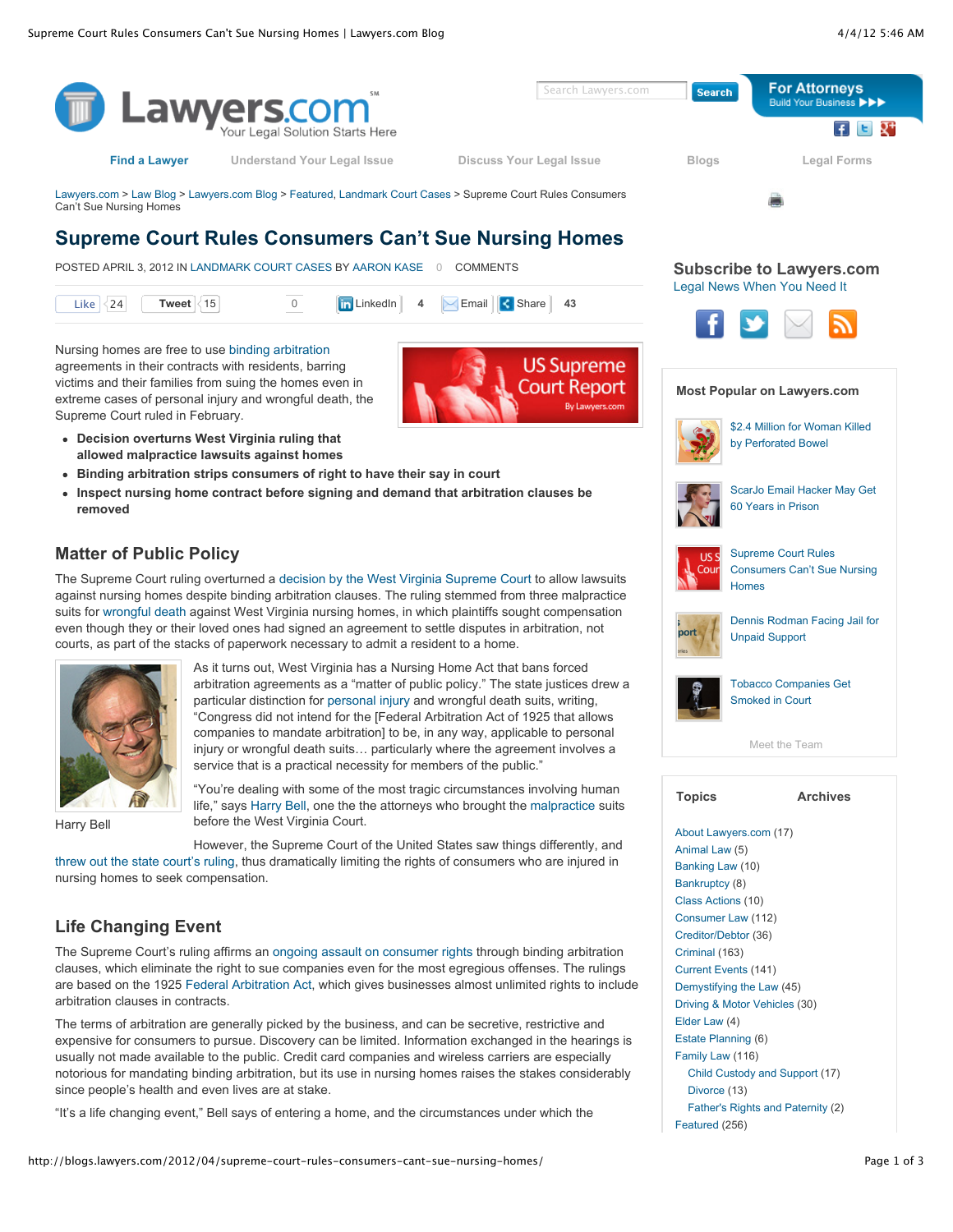agreements are signed don't necessarily invite reflection on the consequences of the arbitration agreements, or even awareness of them. "You have more time to contemplate and review paperwork when buying a car than you ever do when you're being admitted to a nursing home," he continues, noting that residents are often in pain and distress and coming directly from a hospital when they sign the nursing home contract. "If there was a disclaimer in bold black letters that said 'warning, if you sign this agreement, you will be giving up your constitutional rights in the Seventh Amendment, forced into a private and secretive arbitration process and not have the benefits of established law and the American judicial system to resolve and adjudicate this dispute,' who would sign under something like that?"

## **Frustrated Consumers**

The ruling has frustrated consumer advocates across the nation. "This decision is a definite set-back for consumers," says [David Miller](http://www.lawyers.com/Pennsylvania/Frackville/David-A-Miller-2717728-a.html), an attorney at Pennsylvania firm [Michael J O'Connor & Associates.](http://www.lawyers.com/Pennsylvania/Frackville/Michael-J-O-Connor-and-Associates-LLC-1518995-f.html) "The Supreme Court ruling makes it clear that forced arbitration clauses cannot be deemed unenforceable on public policy grounds alone. What we are left with are basic contract law defenses, the most successful being lack of capacity to enter into a contract and [unconscionability](http://research.lawyers.com/glossary/unconscionability.html)."

"We are going to see arbitration clauses become an increasingly common part of nursing home admission agreements as these are generally favorable for nursing homes," says [Jonathan Rosenfeld,](http://www.lawyers.com/Illinois/Chicago/Jonathan-A-Rosenfeld-2408129-a.html) an attorney in Illinois who maintains a [blog on nursing home abuse.](http://www.nursinghomesabuseblog.com/)

"Many nursing home arbitration clauses control all aspects of the arbitration in a manner that is completely stacked against the patient or family," Rosenfeld says. "As opposed to having an independent court hear a matter, arbitration agreements may stipulate the entity responsible for making such determinations and the specific rules (or lack thereof) for obtaining discovery material from the nursing home that would ordinarily be permitted in a traditional setting."



David Miller

## **Don't Be Fooled**

The good news is, you have the option to avoid arbitration clauses in nursing homes with a simple action– don't sign them. Unlike credit card companies and other firms that rely on arbitration clauses, nursing homes are less likely to simply refuse to modify their contract.



Jonathan Rosenfeld

"Specific to nursing home admissions, the public needs to know that they do not have to, and should not, sign an arbitration agreement during the admissions process," says Miller. "A facility cannot refuse a resident who refuses to sign an arbitration agreement. The decision to arbitrate a dispute should only be made after the dispute arises, and that is a universal truth that our Supreme Court does not seem to grasp."

Unfortunately, arbitration probably isn't foremost on people's minds when entering a home. Aside from individual diligence, the best and broadest way to fight back against a nine-decade old law that's being taken out of context is with a new law: The [Arbitration Fairness Act](http://www.fairarbitrationnow.org/content/arbitration-fairness-act-2011-introduced) is currently bouncing around in Congress, which would disallow preemptive binding arbitration contracts and ensure that consumers have the right to see their day in court.

Tagged as: [Arbitration Fairness Act](http://blogs.lawyers.com/tag/arbitration-fairness-act/), [Binding arbitration,](http://blogs.lawyers.com/tag/binding-arbitration/) [David Miller](http://blogs.lawyers.com/tag/david-miller/), [Federal Arbitration Act,](http://blogs.lawyers.com/tag/federal-arbitration-act/) [Harry Bell,](http://blogs.lawyers.com/tag/harry-bell/) [Jonathan Rosenfeld,](http://blogs.lawyers.com/tag/jonathan-rosenfeld/) [nursing home abuse,](http://blogs.lawyers.com/tag/nursing-home-abuse/) [Supreme Court](http://blogs.lawyers.com/tag/supreme-court/), [West Virginia](http://blogs.lawyers.com/tag/west-virginia/)

| 4 Email Share 43<br><b>in</b> LinkedIn<br>Tweet $ 35 $<br>Like $ \langle 24 $ |  |  |
|-------------------------------------------------------------------------------|--|--|
|-------------------------------------------------------------------------------|--|--|

**[Related Posts In Landmark Court](http://blogs.lawyers.com/category/landmark-court-cases/) Cases** Check out some other great posts & articles that you might like.

**Have a Landmark Court Cases Question?**

*Its Free & Easy* [Ask a Lawyer](http://www.lawyers.com/ask_a_lawyer/ask_a_question/index.php)

- [Court Hands Big Win to Florida Nursing Home](http://blogs.lawyers.com/2011/12/court-hands-big-win-to-florida-nursing-home-residents/) **Residents**
- [Consumers Can't Sue Credit Card Companies for](http://blogs.lawyers.com/2012/01/consumers-cant-sue-credit-card-companies/) Deceptive Language and Hidden Fees
- [Dangerous Nursing Homes Evade Legal](http://blogs.lawyers.com/2012/02/dangerous-nursing-homes-evade-legal-responsibility/) **Responsibility**
- Supreme Court Rules Defendants Entitled to [Competent Representation in Plea Bargaining](http://blogs.lawyers.com/2012/03/supreme-court-rules-defendants-entitled-to-competent-representation-in-plea-bargaining/)
- [Consumers Can Sue Telemarketers in Federal](http://blogs.lawyers.com/2012/01/supreme-court-consumers-can-sue-telemarketers-in-federal-court/) Court over Robo Calls

[Frauds & Scams](http://blogs.lawyers.com/category/frauds-scams/) (27) [Government](http://blogs.lawyers.com/category/government/) (43) [Immigration](http://blogs.lawyers.com/category/immigration/) (12) [In Case You Missed It](http://blogs.lawyers.com/category/in-case-you-missed-it/) (25) [Insurance Law](http://blogs.lawyers.com/category/insurance-law/) (24) [Internet Law](http://blogs.lawyers.com/category/internet-law/) (54) [Social Networks](http://blogs.lawyers.com/category/internet-law/social-networks/) (1) [Jury Awards](http://blogs.lawyers.com/category/jury-awards/) (16) [Labor and Employment](http://blogs.lawyers.com/category/labor-and-employment/) (92) [Landmark Court Cases](http://blogs.lawyers.com/category/landmark-court-cases/) (14) [Lawyers.com Bloghound Quiz](http://blogs.lawyers.com/category/lawyers-com-bloghound-quiz/) (47) [Litigation](http://blogs.lawyers.com/category/litigation/) (5) [Medical Malpractice](http://blogs.lawyers.com/category/medical-malpractice/) (38) [On the Lighter Side](http://blogs.lawyers.com/category/on-the-lighter-side/) (14) [Personal & Home Safety](http://blogs.lawyers.com/category/personal-home-safety/) (41) [Personal Injury](http://blogs.lawyers.com/category/personal-injury-2/) (21) [Products Liability](http://blogs.lawyers.com/category/products-liability/) (53) [Real Estate](http://blogs.lawyers.com/category/real-estate/) (54) [Foreclosure](http://blogs.lawyers.com/category/real-estate/foreclosure-real-estate/) (9) [Recalls](http://blogs.lawyers.com/category/recalls/) (18) [Securities](http://blogs.lawyers.com/category/securities/) (3) [Selecting a Lawyer](http://blogs.lawyers.com/category/selecting-a-lawyer/) (15) [Small Business Law](http://blogs.lawyers.com/category/small-business-law/) (27) [Taxation](http://blogs.lawyers.com/category/taxation/) (34) [Traffic tickets and accidents](http://blogs.lawyers.com/category/traffic-tickets-and-accidents/) (6) [Traveling](http://blogs.lawyers.com/category/traveling/) (28) [Uncategorized](http://blogs.lawyers.com/category/uncategorized/) (16) [Understanding the Legal System](http://blogs.lawyers.com/category/understanding-the-legal-system/) (16) [Wills and Probate](http://blogs.lawyers.com/category/wills-and-probate/) (23) [Worker's Compensation](http://blogs.lawyers.com/category/workers-compensation-2/) (1)

Search Lawyers.com Blog

| searcn |  |
|--------|--|
|        |  |